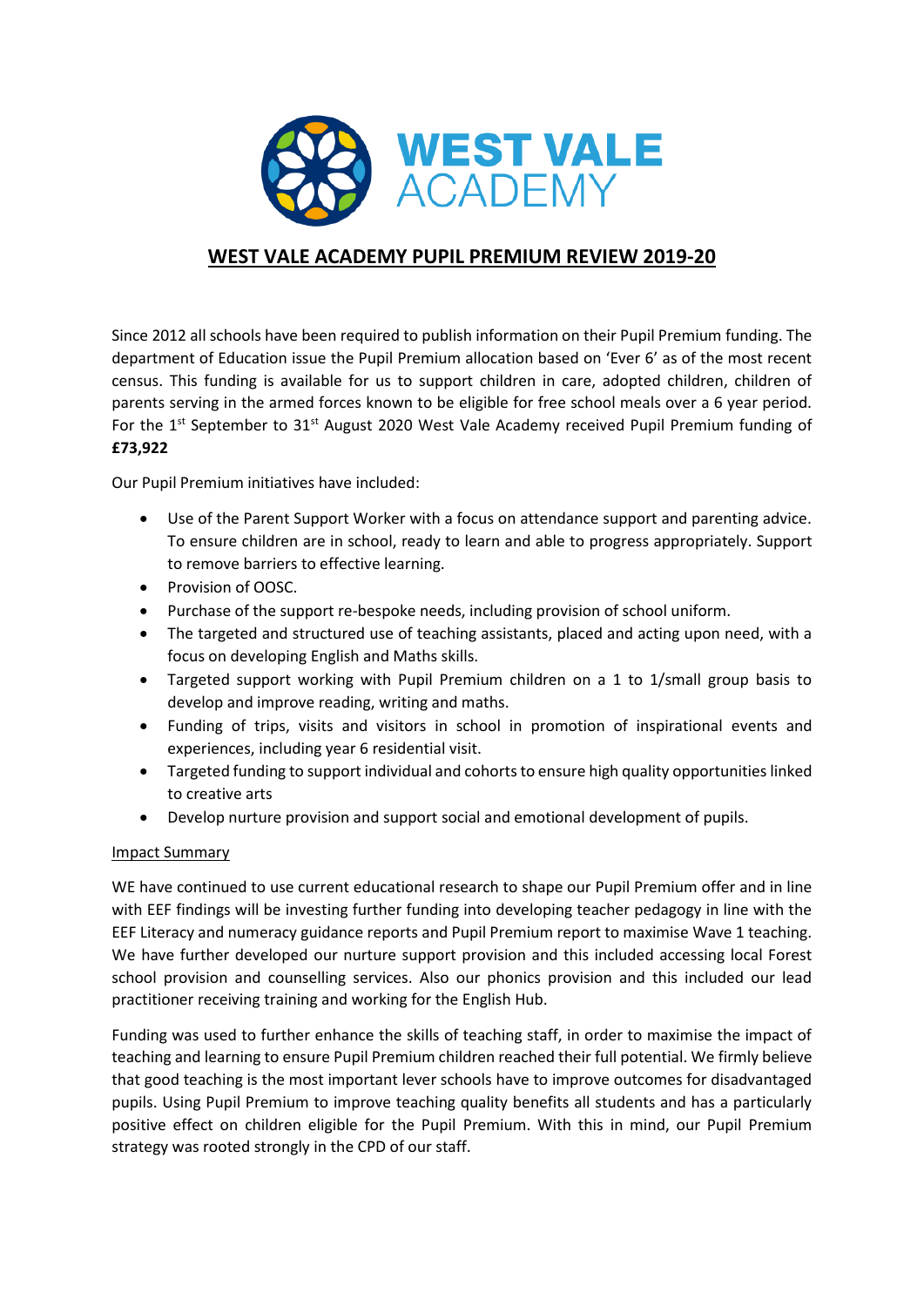

#### Priority 1

Improve outcomes through the development and sustainability of Quality First teaching in all areas, through bespoke and purposeful CPD.

### Priority 2

To ensure that pupils' individual needs are identified and do not become a barrier to their learning.

Due to the effects of Covid-19 school closures, it has not been possible to collect accurate end of year summative data and as a result the overall efficacy of the 2019-20 Pupil Premium cannot be fully reviewed and evaluated.

End of year teacher forecast data was issued to the LA and Perspective lite was used to support the identification of trends as well as provide regional comparison (where schools had a significant number PP pupils to provide a comparison.

| URN/ | <b>Estab.</b> Setting Name | <b>Eligible</b> | GLD <sup>12</sup> | Avg. Total<br>Pts.Score <sup>2</sup> |      |                                 |    |       |      |  |
|------|----------------------------|-----------------|-------------------|--------------------------------------|------|---------------------------------|----|-------|------|--|
| ٠    | <b>NCER National</b>       | 22,620          | 66.0%             | 32.8                                 | 2016 | <b>West Vale Primary School</b> | 20 | 75.0% | 34.8 |  |
|      | <b>Disadvantaged</b>       | 2,280           | 53.7%             | 30.5                                 |      | <b>Disadvantaged</b>            |    | 66.7% | 29.0 |  |

 EYFS PP data comparison shows West Vale PP children have scored above National data in GLD.

|     |                      |                                | <b>READING</b>                                                                                                                                                                                                                                                                                                                                                                      |                                  | <b>WRITING</b>   |                                                                                                                                                                                                                                             |                           |                  |                             |                                 |                                 |                                                                                                                                                  |            |                  |                                                            |            |      |
|-----|----------------------|--------------------------------|-------------------------------------------------------------------------------------------------------------------------------------------------------------------------------------------------------------------------------------------------------------------------------------------------------------------------------------------------------------------------------------|----------------------------------|------------------|---------------------------------------------------------------------------------------------------------------------------------------------------------------------------------------------------------------------------------------------|---------------------------|------------------|-----------------------------|---------------------------------|---------------------------------|--------------------------------------------------------------------------------------------------------------------------------------------------|------------|------------------|------------------------------------------------------------|------------|------|
| No. | Estab. Establishment | <b>Cohort</b><br>$^{\ast\ast}$ | 000<br><exs< td=""><td><math>\bullet\bullet</math><br/><math>\Sigma</math>EXS</td><td><math>\bullet</math><br/>GDS</td><td>000<br/><exs< td=""><td><math>\bullet</math><br/><math>\Sigma</math>EXS</td><td><math>\bullet</math><br/>GDS</td><td>2016</td><td><b>West Vale Primary School</b></td><td></td><td></td><td></td><td></td><td></td><td></td><td></td></exs<></td></exs<> | $\bullet\bullet$<br>$\Sigma$ EXS | $\bullet$<br>GDS | 000<br><exs< td=""><td><math>\bullet</math><br/><math>\Sigma</math>EXS</td><td><math>\bullet</math><br/>GDS</td><td>2016</td><td><b>West Vale Primary School</b></td><td></td><td></td><td></td><td></td><td></td><td></td><td></td></exs<> | $\bullet$<br>$\Sigma$ EXS | $\bullet$<br>GDS | 2016                        | <b>West Vale Primary School</b> |                                 |                                                                                                                                                  |            |                  |                                                            |            |      |
|     | - NCER National      |                                |                                                                                                                                                                                                                                                                                                                                                                                     |                                  |                  |                                                                                                                                                                                                                                             |                           |                  |                             |                                 |                                 |                                                                                                                                                  |            |                  |                                                            |            |      |
|     |                      |                                |                                                                                                                                                                                                                                                                                                                                                                                     |                                  |                  |                                                                                                                                                                                                                                             |                           | <b>READING</b>   |                             |                                 | <b>WRITING</b>                  |                                                                                                                                                  |            |                  |                                                            |            |      |
|     |                      |                                | 42.9%                                                                                                                                                                                                                                                                                                                                                                               | 57.1%                            | 11.7%            | 47.6%                                                                                                                                                                                                                                       | 52.4%                     | 6.8%             | Estab. Establishment<br>No. |                                 | Cohort<br>$^{\tiny{\text{++}}}$ | <exs< td=""><td>00<br/>EXXS</td><td><math>\bullet</math><br/>GDS</td><td>000<br/><exs< td=""><td>00<br/>EXXS</td><td>GDS</td></exs<></td></exs<> | 00<br>EXXS | $\bullet$<br>GDS | 000<br><exs< td=""><td>00<br/>EXXS</td><td>GDS</td></exs<> | 00<br>EXXS | GDS  |
|     | <b>Disadvantaged</b> | 3,820                          |                                                                                                                                                                                                                                                                                                                                                                                     |                                  |                  |                                                                                                                                                                                                                                             |                           |                  |                             | Disadvantaged                   |                                 | 40.0%                                                                                                                                            | 60.0%      | 20.0%            | 20.0%                                                      | 80.0%      | 0.0% |

 KS1 PP data comparison shows West Vale PP children perform above National data in Reading and writing.

The school continued to support our Pupil Premium families during the lockdown and school closure in a variety of ways. 47**%** of Pupil Premium children attended in-school key worker/vulnerable provision. The online learning platform Seesaw was used to provide remote learning. This was supplemented by paper packs and resources for those who needed it. Also the loan of laptops for families who needed them. Participation in home learning was tracked by class teachers and SLT. For families who struggled to engage telephone calls were made by staff to support and encourage. Overall school engagement with Seesaw was 96 **%.**